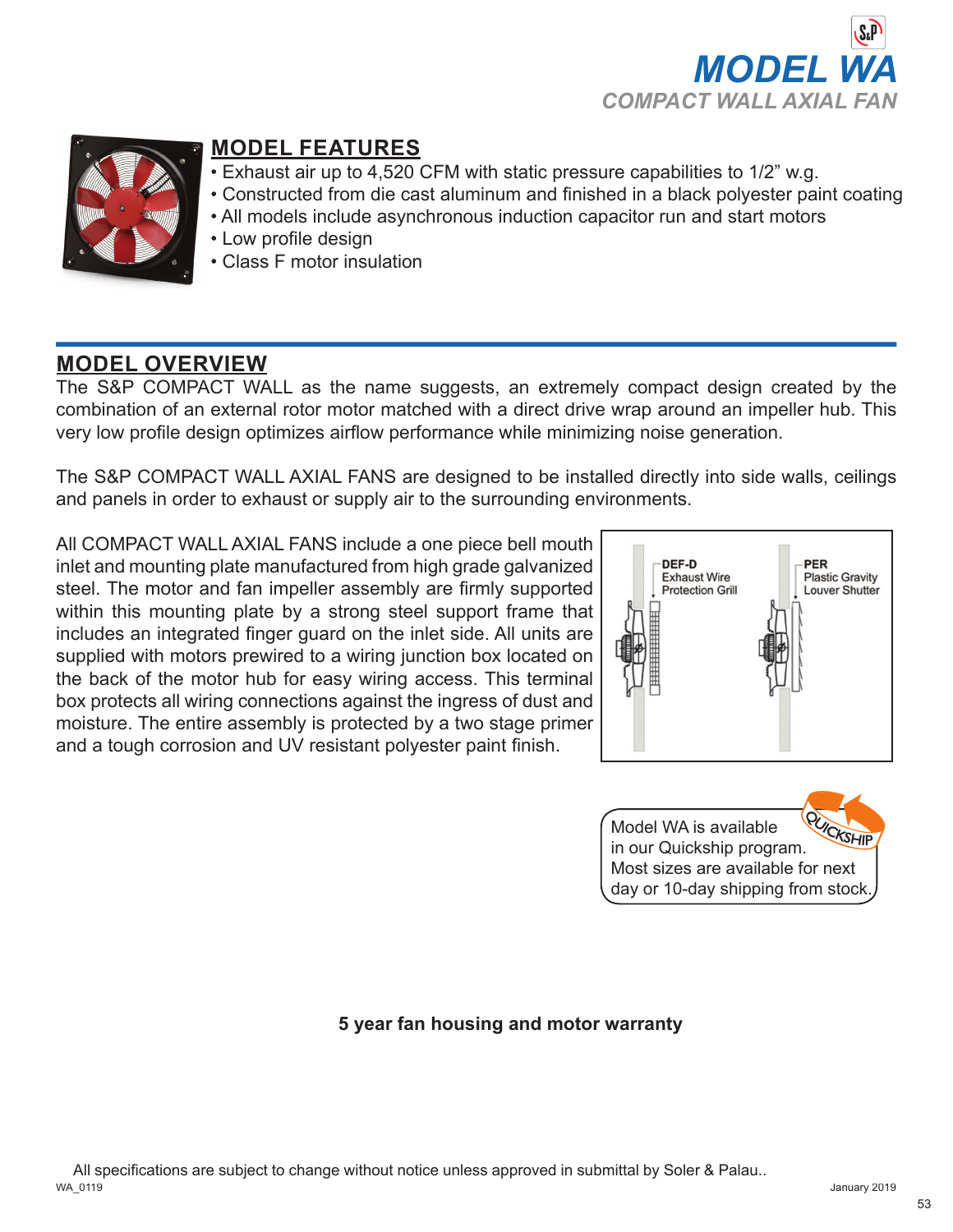



#### **Motor**

- All models include asynchronous induction capacitor run and start motors.
- Constructed from die cast aluminum and finished in a black polyester paint coating.
- Speed controllable.
- Totally enclosed IP/65 protection.
- Class F insulation.
- Suitable working temperatures -40°C (-40°F) up to 60°C (140°F).
- All models include a Safety Auto Reset Thermal Overload Protection.

#### **Terminal Box**

- Manufactured from high impact grade aluminum.
- IP65 protected.

#### **Wheel / Impeller**

- Manufactured from glass filled UV resistant polyamide.
- Special Order: Die cast aluminum. Please inquire.
- Corrosion and weather resistant.

|  |  |  | <b>ACCESSORIES</b> |
|--|--|--|--------------------|
|  |  |  |                    |



*Please refer to the S&P Group A (Residential/Light Commercial) catalog for a complete line of accessories.*